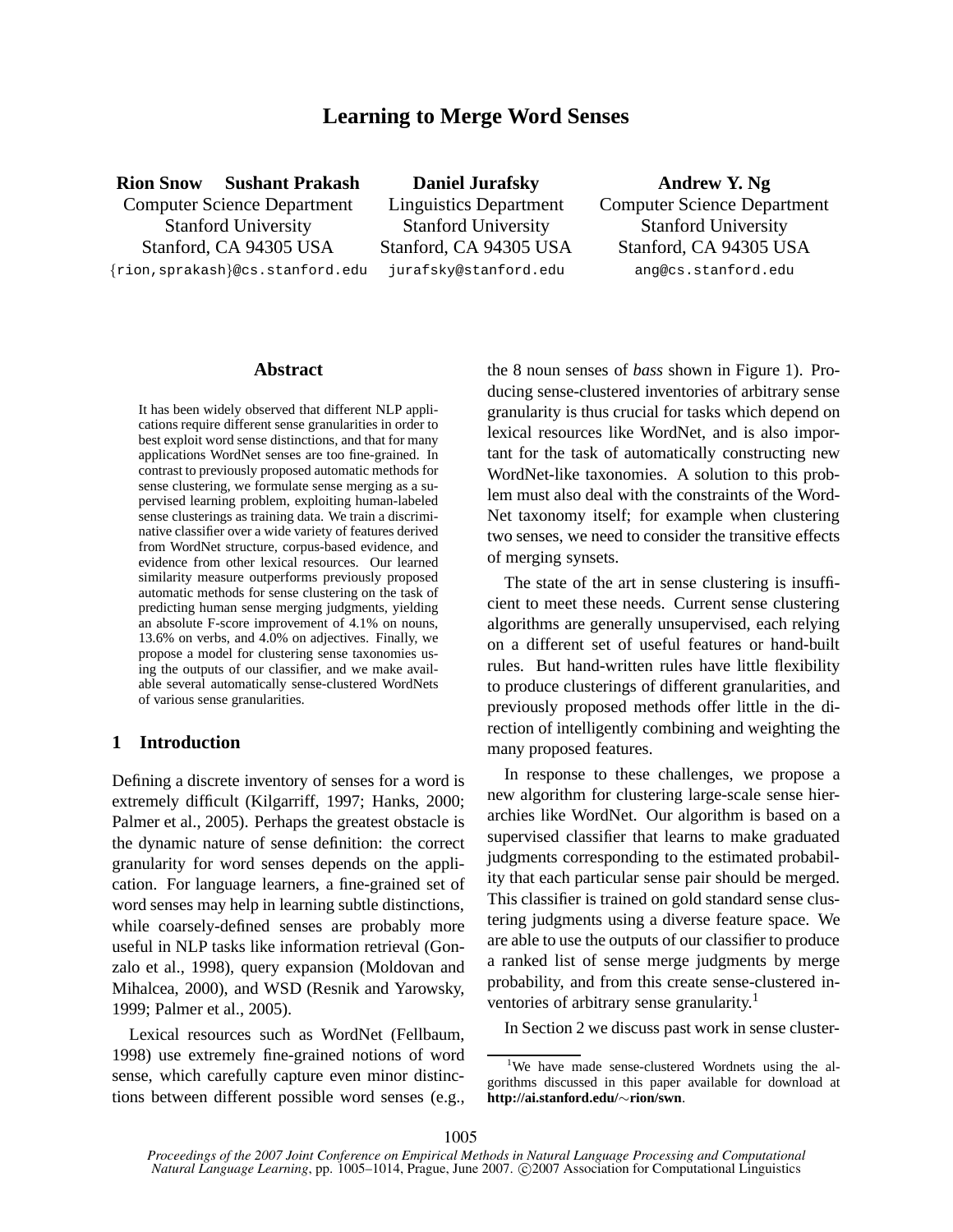|                   | <b>PITCH</b>                                                     | 1: the lowest part of the musical range<br>2: the lowest part in polyphonic music |  |  |  |
|-------------------|------------------------------------------------------------------|-----------------------------------------------------------------------------------|--|--|--|
|                   | <b>SINGER</b>                                                    | 3: an adult male singer with the lowest voice                                     |  |  |  |
|                   |                                                                  | 6: the lowest adult male singing voice                                            |  |  |  |
|                   | 4: the lean flesh of a saltwater fish of the family Serranidae   |                                                                                   |  |  |  |
| <b>FISH</b>       | 5: any of various North American freshwater fish with lean flesh |                                                                                   |  |  |  |
|                   | 8: nontechnical name for any of numerous fishes                  |                                                                                   |  |  |  |
| <b>INSTRUMENT</b> |                                                                  | 7: the lowest range of a family of musical instruments                            |  |  |  |

Figure 1: Sense clusters for the noun *bass*; the eight WordNet senses as clustered into four groups in the SENSEVAL-2 coarse-grained evaluation data

ing, and the gold standard datasets that we use in our work. In Section 3 we introduce our battery of features; in Section 4 we show how to extend our sensemerging model to cluster full taxonomies like Word-Net. In Section 5 we evaluate our classifier against thirteen previously proposed methods.

## **2 Background**

A wide number of manual and automatic techniques have been proposed for clustering sense inventories and mapping between sense inventories of different granularities. Much work has gone into methods for measuring synset similarity; early work in this direction includes (Dolan, 1994), which attempted to discover sense similarities between dictionary senses. A variety of synset similarity measures based on properties of WordNet itself have been proposed; nine such measures are discussed in (Pedersen et al., 2004), including gloss-based heuristics (Lesk, 1986; Banerjee and Pedersen, 2003), information-content based measures (Resnik, 1995; Lin, 1998; Jiang and Conrath, 1997), and others. Other approaches have used specific cues from WordNet structure to inform the construction of semantic rules; for example, (Peters et al., 1998) suggest clustering two senses based on a wide variety of structural cues from Word-Net, including if they are *twins* (if two synsets share more than one word in their synonym list) or if they represent an example of *autohyponymy* (if one sense is the direct descendant of the other). (Mihalcea and Moldovan, 2001) implements six semantic rules, using *twin* and *autohyponym* features, in addition to other WordNet-structure-based rules such as whether two synsets share a *pertainym*, *antonym*, or are clustered together in the same *verb group*.

A large body of work has attempted to capture corpus-based estimates of word similarity (Pereira et al., 1993; Lin, 1998); however, the lack of large sense-tagged corpora prevent most such techniques from being used effectively to compare different senses of the same word. Some corpus-based attempts that are capable of estimating similarity between word senses include the *topic signatures* method; here, (Agirre and Lopez, 2003) collect contexts for a polysemous word based either on sensetagged corpora or by using a weighted agglomeration of contexts of a polysemous word's monosemous relatives (i.e., single-sense synsets related by hypernym, hyponym, or other relations) from some large untagged corpus. Other corpus-based techniques developed specifically for sense clustering include (McCarthy, 2006), which uses a combination of word-to-word distributional similarity combined with the JCN WordNet-based similarity measure, and work by (Chugur et al., 2002) in finding co-occurrences of senses within documents in sense-tagged corpora. Other attempts have exploited disagreements between WSD systems (Agirre and Lopez, 2003) or between human labelers (Chklovski and Mihalcea, 2003) to create synset similarity measures; while promising, these techniques are severely limited by the performance of the WSD systems or the amount of available labeled data.

Some approaches for clustering have made use of regular patterns of polysemy among words. (Peters et al., 1998) uses the COUSIN relation defined in WordNet 1.5 to cluster hyponyms of categorically related noun synsets, e.g., "container/quantity" (e.g., for clustering senses of "cup" or "barrel") or "organization/construction" (e.g., for the building and institution senses of "hospital" or "school"); other approaches based on systematic polysemy include the hand-constructed CORELEX database (Buitelaar, 1998), and automatic attempts to extract patterns of systematic polysemy based on minimal description length principles (Tomuro, 2001).

Another family of approaches has been to use either manually-annotated or automaticallyconstructed mappings to coarser-grained sense inventories; an attempt at providing coarse-grained sense distinctions for the SENSEVAL-1 exercise included a mapping between WordNet and the Hector lexicon (Palmer et al., 2005). Other attempts in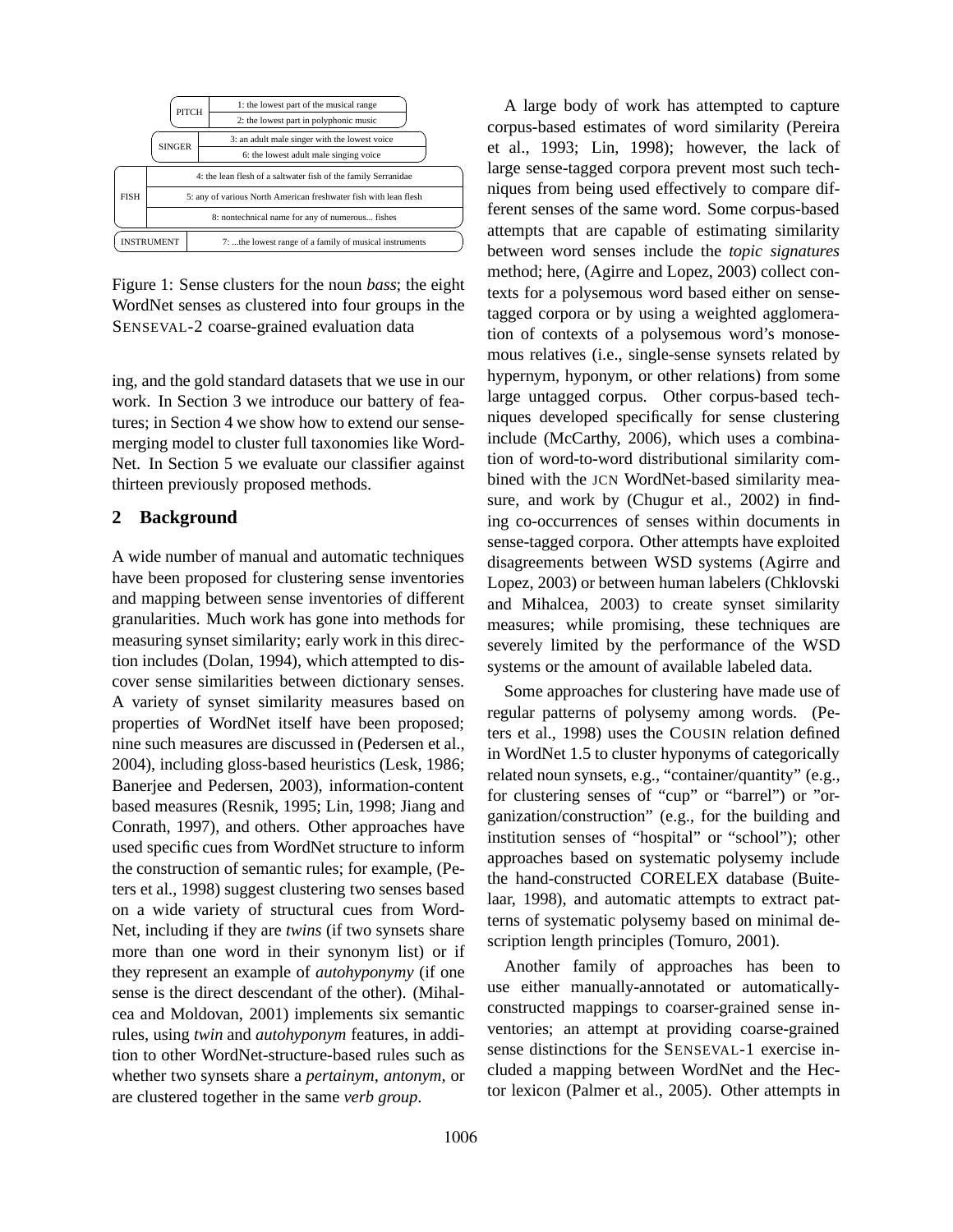this vein include mappings between WordNet and PropBank (Palmer et al., 2004) and mappings to Levin classes (Levin, 1993; Palmer et al., 2005). (Navigli, 2006) presents an automatic approach for mapping between sense inventories; here similarities in gloss definition and structured relations between the two sense inventories are exploited in order to map between WordNet senses and distinctions made within the coarser-grained Oxford English Dictionary. Other work has attempted to exploit translational equivalences of WordNet senses in other languages, for example using foreign language WordNet interlingual indexes (Gonzalo et al., 1998; Chugur et al., 2002).

### **2.1 Gold standard sense clustering data**

Our approach for learning how to merge senses relies upon the availability of labeled judgments of sense relatedness. In this work we focus on two datasets of hand-labeled sense groupings for WordNet: first, a dataset of sense groupings over nouns, verbs, and adjectives provided as part of the SENSEVAL-2 English lexical sample WSD task (Kilgarriff, 2001), and second, a corpus-driven mapping of nouns and verbs in WordNet 2.1 to the Omega Ontology (Philpot et al., 2005), produced as part of the ONTONOTES project (Hovy et al., 2006).

A wide variety of semantic and syntactic criteria were used to produce the SENSEVAL-2 groupings (Palmer et al., 2004; Palmer et al., 2005); this data covers all senses of 411 nouns, 519 verbs, and 257 adjectives, and has been used as gold standard sense clustering data in previous work (Agirre and Lopez, 2003; McCarthy,  $2006$ <sup>2</sup>. The number of judgments within this data (after mapping to WordNet 2.1) is displayed in Table 1.

Due to a lack of interannotator agreement data for this dataset, (McCarthy, 2006) performed an annotation study using three labelers on a 20-noun subset of the SENSEVAL-2 groupings; the three labelers were given the task of deciding whether the 351 potentially-related sense pairs were "Related", "Unrelated", or "Don't Know".<sup>3</sup> In this task the pair-

| <b>SENSEVAL-2</b> |                    |                     |            |  |  |  |  |
|-------------------|--------------------|---------------------|------------|--|--|--|--|
| <b>POS</b>        | <b>Total Pairs</b> | <b>Merged Pairs</b> | Proportion |  |  |  |  |
| <b>Nouns</b>      | 16403              | 2593                | 0.1581     |  |  |  |  |
| Verbs             | 30688              | 3373                | 0.1099     |  |  |  |  |
| Adjectives        | 8368               | 2209                | 0.2640     |  |  |  |  |

| <b>ONTONOTES</b>                                                      |      |      |        |  |  |  |  |
|-----------------------------------------------------------------------|------|------|--------|--|--|--|--|
| <b>Total Pairs</b><br><b>Merged Pairs</b><br><b>POS</b><br>Proportion |      |      |        |  |  |  |  |
| <b>Nouns</b>                                                          | 3552 | 347  | 0.0977 |  |  |  |  |
| Verbs                                                                 | 4663 | 1225 | 0.2627 |  |  |  |  |

Table 1: Gold standard datasets for sense merging; only sense pairs that share a word in common are included; proportion refers to the fraction of synsets sharing a word that have been merged

| POS          | Overlap | ON-True |       | ON-False |      | F-Score |
|--------------|---------|---------|-------|----------|------|---------|
|              |         | $S-T$   | $S-F$ | $S-T$    | S-F  |         |
| <b>Nouns</b> | 2116    |         | 55    | 181      | 1759 | 0.5063  |
| Verbs        | 3293    | 351     | 503   | 70       |      | 0.5072  |

Table 2: Agreement data for gold standard datasets

wise interannotator F-scores were (0.4874, 0.5454, 0.7926), for an average F-score of 0.6084.

The ONTONOTES dataset $4$  covers a smaller set of nouns and verbs, but it has been created with a more rigorous corpus-based iterative annotation process. For each of the nouns and verbs in question, a 50-sentence sample of instances is annotated using a preliminary set of sense distinctions; if the word sense interannotator agreement for the sample is less than 90%, then the sense distinctions are revised and the sample is re-annotated, and so forth, until an interannotator agreement of at least 90% is reached.

We construct a combined gold standard set from these SENSEVAL-2 and ONTONOTES groupings, removing disagreements. The overlap and agreement/disagreement data between the two groupings is given in Table 2; here, for example, the column with **ON-True** and **S-F** indicates the count of senses that ONTONOTES judged as positive examples of sense merging, but that SENSEVAL-2 data did not merge. We also calculate the F-score achieved by considering only one of the datasets as a gold standard, and computing precision and recall for the other. Since the two datasets were created independently, with different annotation guidelines, we can-

<sup>&</sup>lt;sup>2</sup>In order to facilitate future work in this area, we have made cleaned versions of these groupings available at **http://ai.stanford.edu/**∼**rion/swn** along with a "diff" with the original files.

<sup>3</sup>McCarthy's gold standard data is available at

**ftp://ftp.informatics.susx.ac.uk/pub/users/dianam/relateGS/**.

<sup>&</sup>lt;sup>4</sup>The OntoNotes groupings will be available through the LDC at **http://www.ldc.upenn.edu**.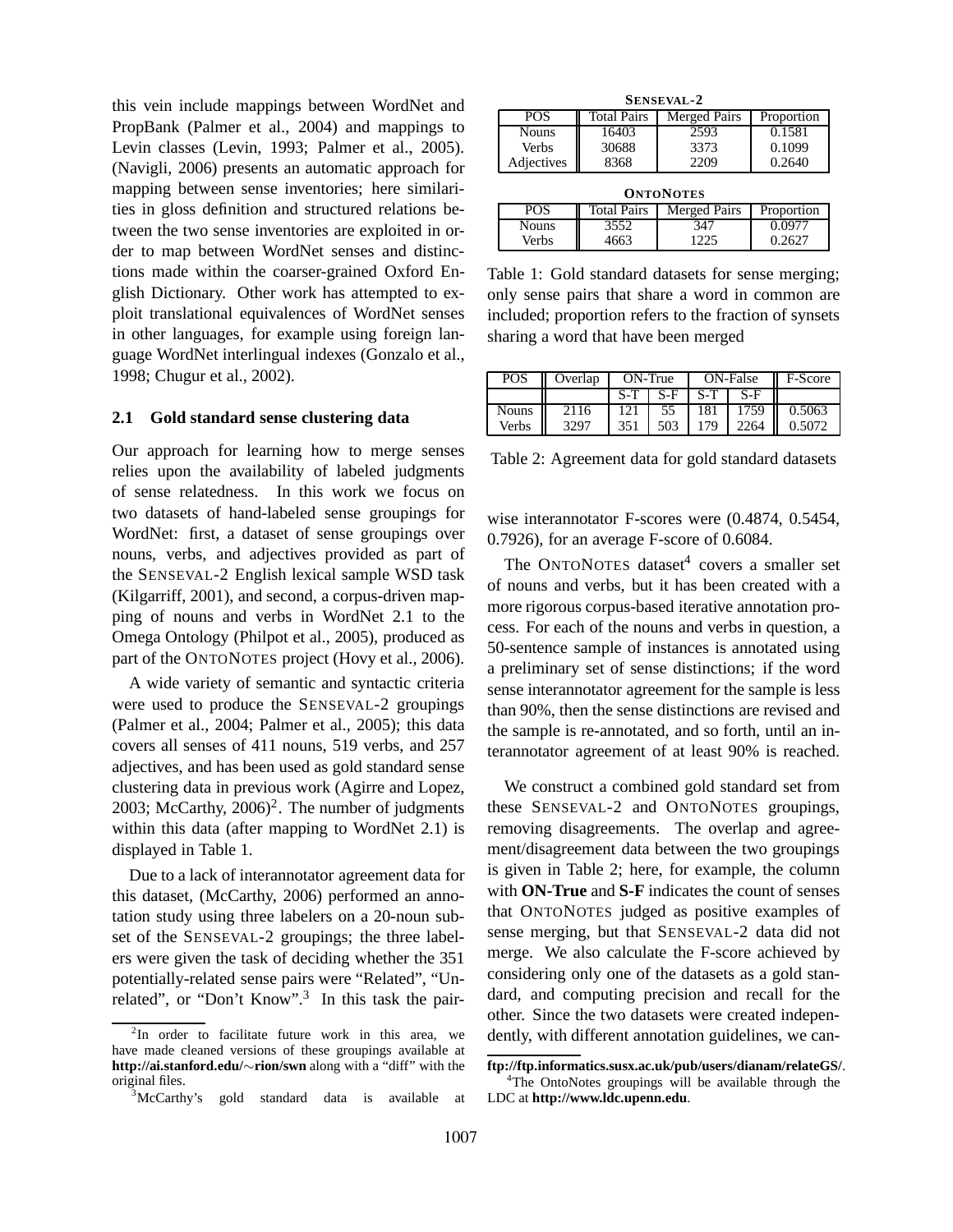not consider this as a valid estimate of interannotator agreement; nonetheless the F-score for the two datasets on the overlapping set of sense judgments (50.6% for nouns and 50.7% for verbs) is roughly in the same range as those observed in (McCarthy, 2006).

## **3 Learning to merge word senses**

### **3.1 WordNet-based features**

Here we describe the feature space we construct for classifying whether or not a pair of synsets should be merged; first, we employ a wide variety of linguistic features based on information derived from Word-Net. We use eight similarity measures implemented within the WordNet::Similarity package<sup>5</sup>, described in (Pedersen et al., 2004); these include three measures derived from the paths between the synsets in WordNet: HSO (Hirst and St-Onge, 1998), LCH (Leacock and Chodorow, 1998), and WUP (Wu and Palmer, 1994); three measures based on information content: RES (Resnik, 1995), LIN (Lin, 1998), and JCN (Jiang and Conrath, 1997); the gloss-based Extended Lesk Measure LESK, (Banerjee and Pedersen, 2003), and finally the gloss vector similarity measure VECTOR (Patwardan, 2003). We implement the TWIN feature (Peters et al., 1998), which counts the number of shared synonyms between the two synsets. Additionally we produce pairwise features indicating whether two senses share an ANTONYM, PERTAINYM, or derivationally-related forms (DERIV). We also create the verb-specific features of whether two verb synsets are linked in a VERBGROUP (indicating semantic similarity) or share a VERBFRAME, indicating syntactic similarity. Also, we encode a generalized notion of siblinghood in the MN features, recording the distance of the synset pair's nearest least common subsumer (i.e., closest shared hypernym) from the two synsets, and, separately, the maximum of those distances (in the MAXMN feature.

Previous attempts at categorizing systematic polysemy patterns within WordNet has resulted in the COUSIN feature<sup>6</sup>; we create binary features which

indicate whether a synset pair belong to hypernym ancestries indicated by one or more of these COUSIN features, and the specific cousin pair(s) involved. Finally we create sense-specific features, including SENSECOUNT, the total number of senses associated with the shared word between the two synsets with the highest number of senses, and SENSENUM, the specific pairing of senses for the shared word with the highest number of senses (which might allow us to learn whether the most frequent sense of a word has a higher chance of having similar derivative senses with lower frequency).

## **3.2 Features derived from corpora and other lexical resources**

In addition to WordNet-based features, we use a number of features derived from corpora and other lexical resources. We use the publicly available topic signature data<sup>7</sup> described in (Agirre and Lopez, 2004), yielding representative contexts for all nominal synsets from WordNet 1.6. These topic signatures were obtained by weighting the contexts of monosemous relatives of each noun synset (i.e., single-sense synsets related by hypernym, hyponym, or other relations); the text for these contexts were extracted from snippets using the Google search engine. We then create a sense similarity feature by taking a thresholded cosine similarity between pairs of topic signatures for these noun synsets.

Additionally, we use the WordNet domain dataset described in (Magnini and Cavaglia, 2000; Bentivogli et al., 2004). This dataset contains one or more labels indicating of 164 hierarchically organized "domains" or "subject fields" for each noun, verb, and adjective synset in WordNet; we derive a set of binary features from this data, with a single feature indicating whether or not two synsets share a domain, and one indicator feature per pair of domains indicating respective membership of the sense pair within those domains.

Finally, we use as a feature the mappings produced in (Navigli, 2006) of WordNet senses to Oxford English Dictionary senses. This OED dataset was used as the coarse-grained sense inventory in the Coarse-grained English all-words task of SemEval-

 $5$ We choose not to use the PATH measure due to its negligible difference from the LCH measure.

<sup>&</sup>lt;sup>6</sup>This data is included in the WordNet 1.6 distribution as the "cousin.tops" file.

<sup>7</sup>The topic signature data is available for download at **http://ixa.si.ehu.es/Ixa/resources/sensecorpus**.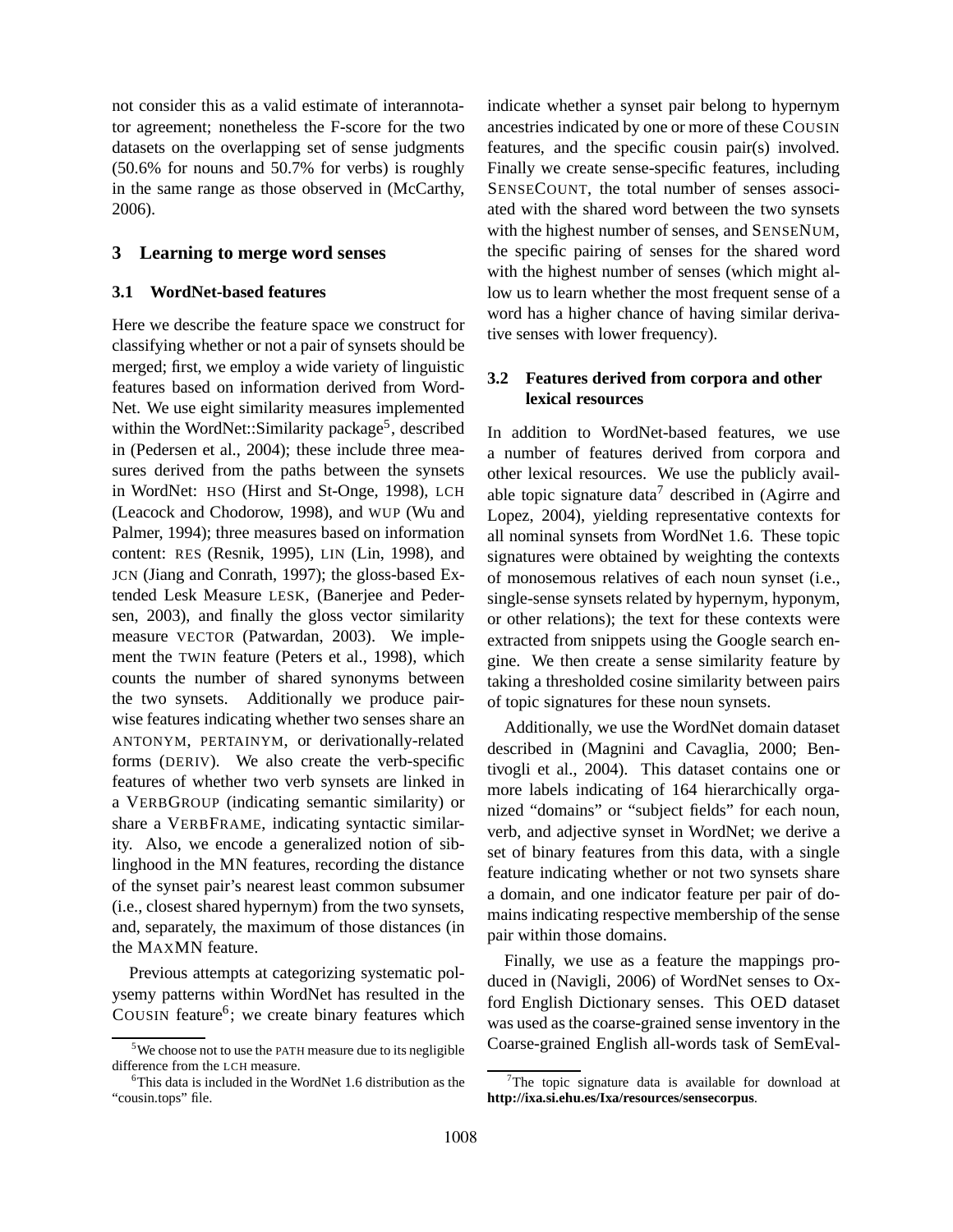$2007<sup>8</sup>$ ; we specify a single binary feature for each pair of synsets from this data; this feature is true if the words are clustered in the OED mapping, and false otherwise.

## **3.3 Classifier, training, and feature selection**

For each part of speech, we split the merged gold standard data into a part-of-speech-specific training set (70%) and a held-out test set (30%). For every synset pair we use the binary "merged" or "not-merged" labels to train a support vector machine classifier<sup>9</sup> (Joachims, 2002) for each POSspecific training set. We perform feature selection and regularization parameter optimization using 10 fold cross-validation.

## **4 Clustering Senses in WordNet**

The previous section describes a classifier which predicts whether two synsets should be merged; we would like to use the pairwise judgments of this classifier to cluster the senses within a sense hierarchy. In this section we present the challenge implicit in applying sense merging to full taxonomies, and present our model for clustering within a taxonomy.

## **4.1 Challenges of clustering a sense taxonomy**

The task of clustering a sense taxonomy presents certain challenges not present in the problem of clustering the senses of a word; in order to create a consistent clustering of a sense hierarchy an algorithm must consider the transitive effects of merging synsets. This problem is compounded in sense taxonomies like WordNet, where each synset may have additional structured relations, e.g., hypernym (IS-A) or holonym (is-part-of) links. In order to consistently merge two noun senses with different hypernym ancestries within WordNet, for example, an algorithm must decide whether to have the new sense inherit both hypernym ancestries, or whether to inherit only one, and if so it must decide which ancestry is more relevant for the merged sense.

Without strict checking, human labelers will likely find it difficult to label a sense inventory with



Figure 2: Inconsistent sense clusters for the verbs *require* and *need* from SENSEVAL-2 judgments

transitively-consistent judgments. As an example, consider the SENSEVAL-2 clusterings of the verbs *require* and *need*, as shown in Figure 2. In WN 2.1 *require* has four verb senses, of which the first has synonyms {*necessitate*, *ask*, *postulate*, *need*, *take*, *involve*, *call for*, *demand*}, and gloss "require as useful, just, or proper"; and the fourth has synonyms {*want*, *need*}, and gloss "have need of."

Within the word *require*, the SENSEVAL-2 dataset clusters senses 1 and 4, leaving the rest unclustered. In order to make a consistent clustering with respect to the sense inventory, however, we must enforce the transitive closure by merging the synset corresponding to the first sense (*necessitate*, *ask*, *need* etc.), with the senses of *want* and *need* in the fourth sense. In particular, these two senses correspond to WordNet 2.1 senses *need#v#1* and *need#v#2*, respectively, which are **not** clustered according to the SENSEVAL-2 word-specific labeling for *need* – *need#v#1* is listed as a singleton (i.e., unclustered) sense, though *need#v#2* is clustered with *need#v#3*, "have or feel a need for."

While one might hope that such disagreements between sense clusterings are rare, we found 178 such transitive closure disagreements in the SENSEVAL-2 data. The ONTONOTES data is much cleaner in this respect, most likely due to the stricter annotation standard (Hovy et al., 2006); we found only one transitive closure disagreement

<sup>8</sup> **http://lcl.di.uniroma1.it/coarse-grained-aw/index.html**

<sup>&</sup>lt;sup>9</sup>We use the  $SVM^{perf}$  package, freely available for noncommercial use from **http://svmlight.joachims.org**; we use the default settings in v2.00, except for the regularization parameter (set in 10-fold cross-validation).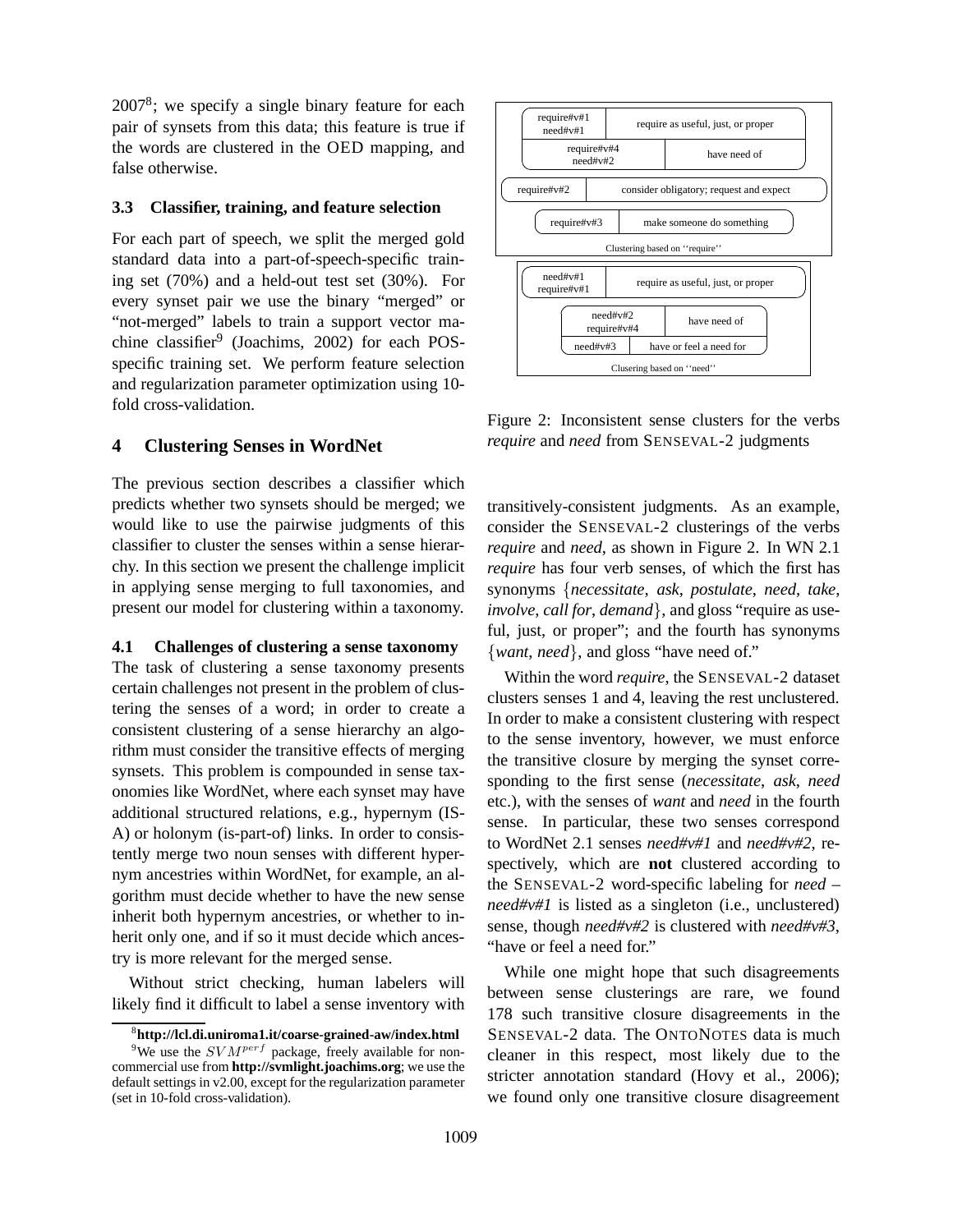in the OntoNotes data, specifically WordNet 2.1 synsets (*head#n#2*, *lead#n#7*: "be in charge of") and (*head#n#3*, *lead#v#4*: "travel in front of") are clustered under *head* but not under *lead*.

## **4.2 Sense clustering within a taxonomy**

As a solution to the previously mentioned challenges, in order to produce taxonomies of different sense granularities with consistent sense distinctions we propose to apply agglomerative clustering over all synsets in WordNet 2.1. While one might consider recalculating synset similarity features after each synset merge operation, depending on the feature set this could be prohibitively expensive; for our purposes we use average-link agglomerative clustering, in effect approximating the the pairwise similarity score between a given synset and a merged sense as the average of the similarity scores between the given synset and the clustered sense's component synsets. Further, for the purpose of sense clustering we assume a zero sense similarity score between synsets with no intersecting words.

Without exploiting additional hypernym or coordinate-term evidence, our algorithm does not distinguish between judgments about which hypernym ancestry or other structured relationships to keep or remove upon merging two synsets. In lieu of additional evidence, for our experiments we choose to retain only the hypernym ancestry of the sense with the highest frequency in SEMCOR, breaking frequency ties by choosing the first-listed sense in WordNet. We add every other relationship (meronyms, entailments, etc.) to the new merged sense (except in the rare case where adding a relation would cause a cycle in acyclic relations like hypernymy or holonymy, in which case we omit it). Using this clustering method we have produced several sense-clustered WordNets of varying sense granularity, which we evaluate in Section 5.3.

## **5 Evaluation**

We evaluate our classifier in a comparison with thirteen previously proposed similarity measures and automatic methods for sense clustering. We conduct a feature ablation study to explore the relevance of the different features in our system. Finally, we evaluate the sense-clustered taxonomies we create on the problem of providing improved coarse-grained sense distinctions for WSD evaluation.

## **5.1 Evaluation of automatic sense merging**

We evaluate our classifier on two held-out test sets; first, a 30% sample of the sense judgments from the merged gold standard dataset consisting of both the SENSEVAL-2 and ONTONOTES sense judgments; and, second, a test set consisting of only the ONTONOTES subset of our first held-out test set. For comparison we implement thirteen of the methods discussed in Section 2. First, we evaluate each of the eight WordNet::Similarity measures individually. Next, we implement cosine similarity of topic signatures (TOPSIG) built from monosemous relatives (Agirre and Lopez, 2003), which provides a real-valued similarity score for noun synset pairs.

Additionally, we implement the two methods proposed in (Peters et al., 1998), namely using metonymy clusters (MetClust) and generalization clusters (GenClust) based on the COUSIN relationship in WordNet. While (Peters et al., 1998) only considers four cousin pairs, we re-implement their method for general purpose sense clustering by using all 226 cousin pairs defined in WordNet 1.6, mapped to WordNet 2.1 synsets. These methods each provide a single clustering of noun synsets.

Next, we implement the set of semantic rules described in (Mihalcea and Moldovan, 2001) (MIMO); this algorithm for merging senses is based on 6 semantic rules, in effect using a subset of the TWIN, MAXMN, PERTAINYM, ANTONYM, and VERB-GROUP features; in our implementation we set the parameter for when to cluster based on number of twins to  $K = 2$ ; this results in a single clustering for each of nouns, verbs, and adjectives. Finally, we compare against the mapping from WordNet to the Oxford English Dictionary constructed in (Navigli, 2006), equivalent to clustering based solely on the OED feature.

Considering merging senses as a binary classification task, Table 3 gives the F-score performance of our classifier vs. the thirteen other classifiers and an uninformed "merge all synsets" baseline on our held-out gold standard test set. This table shows that our SVM classifier outperforms all implemented methods on the basis of F-score on both datasets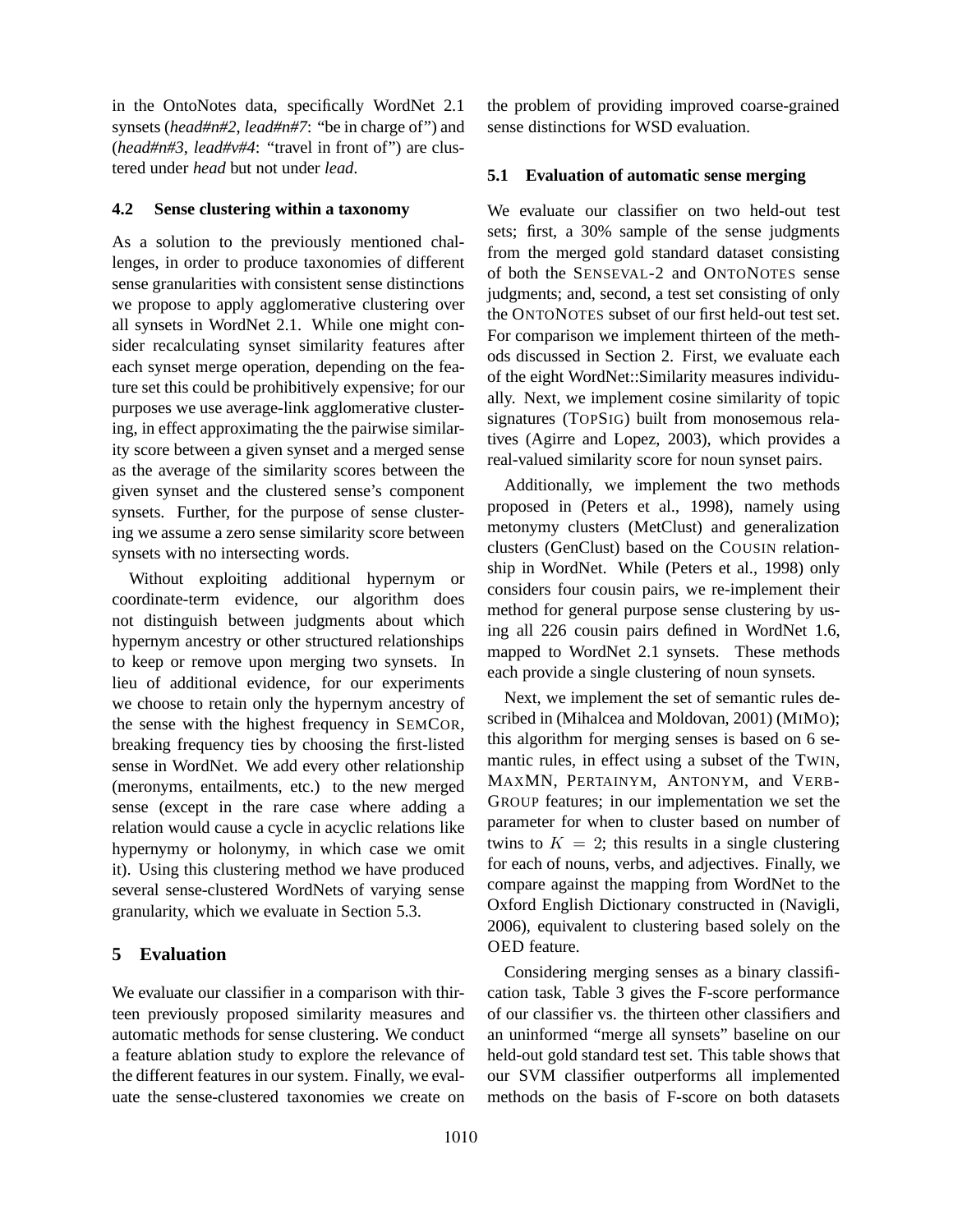|                 |              | $SENSEVAL-2 +$   | <b>ONTONOTES</b> |              |              |
|-----------------|--------------|------------------|------------------|--------------|--------------|
|                 |              | <b>ONTONOTES</b> |                  |              |              |
| <b>Method</b>   | <b>Nouns</b> | Verbs            | Adi              | <b>Nouns</b> | <b>Verbs</b> |
| <b>SVM</b>      | 0.4228       | 0.4319           | 0.4727           | 0.3698       | 0.4545       |
| <b>RES</b>      | 0.3817       | 0.2703           |                  | 0.2807       | 0.3156       |
| WUP             | 0.3763       | 0.2782           |                  | 0.3036       | 0.3451       |
| LCH             | 0.3700       | 0.2440           |                  | 0.2857       | 0.3396       |
| OED             | 0.3310       | 0.2878           | 0.3712           | 0.2183       | 0.3962       |
| <b>LESK</b>     | 0.3174       | 0.2956           | 0.4323           | 0.2914       | 0.3774       |
| <b>HSO</b>      | 0.3090       | 0.2784           | 0.4312           | 0.3025       | 0.3156       |
| <b>TOPSIG</b>   | 0.3072       |                  |                  | 0.2581       |              |
| VEC             | 0.2960       | 0.2315           | 0.4321           | 0.2454       | 0.3420       |
| JCN             | 0.2818       | 0.2292           |                  | 0.2222       | 0.3156       |
| LIN             | 0.2759       | 0.2464           |                  | 0.2056       | 0.3471       |
| <b>Baseline</b> | 0.2587       | 0.2072           | 0.4312           | 0.1488       | 0.3156       |
| <b>MIMO</b>     | 0.0989       | 0.2142           | 0.0759           | 0.1833       | 0.2157       |
| GenClust        | 0.0973       |                  |                  | 0.0264       |              |
| MetClust        | 0.0876       |                  |                  | 0.0377       |              |

Table 3: F-score sense merging evaluation on handlabeled testsets

for all parts of speech. In Figure 3 we give a precision/recall plot for noun sense merge judgments for the SENSEVAL-2 + ONTONOTES dataset. For sake of simplicity we plot only the two best measures (RES and WUP) of the eight WordNet-based similarity measures; we see that our classifier, RES, and WUP each have higher precision all levels of recall compared to the other tested measures.

Of the methods we compare against, only the WordNet-based similarity measures, (Mihalcea and Moldovan, 2001), and (Navigli, 2006) provide a method for predicting verb similarities; our learned measure widely outperforms these methods, achieving a 13.6% F-score improvement over the LESK similarity measure. In Figure 4 we give a precision/recall plot for verb sense merge judgments, plotting the performance of the three best WordNetbased similarity measures; here we see that our classifier has significantly higher precision than all other tested measures at nearly every level of recall.

Only the measures provided by LESK, HSO, VEC, (Mihalcea and Moldovan, 2001), and (Navigli, 2006) provide a method for predicting adjective similarities; of these, only LESK and VEC outperform the uninformed baseline on adjectives, while our learned measure achieves a 4.0% improvement over the LESK measure on adjectives.

### **5.2 Feature analysis**

Next we analyze our feature space. Table 4 gives the ablation analysis for all features used in our system



Figure 3: Precision/Recall plot for noun sense merge judgments

as evaluated on our held-out test set; here the quantity listed in the table is the F-score loss obtained by removing that single feature from our feature space, and retraining and retesting our classifiers, keeping everything else the same. Here negative scores correspond to an *improvement* in classifier performance with the removal of the feature.

For noun classification, the three features that yield the highest gain in testset F-score are the topic signature, OED, and derivational link features, yielding a 4.0%, 3.6%, and 3.5% gain, respectively.

For verb classification, we find that three features yield more than a 5% F-score gain; by far the largest single-feature performance gain for verb classification found in our ablation study was the DERIV feature, i.e., the count of shared derivational links between the two synsets; this single feature improves our maximum F-score by 9.8% on the testset. This is a particularly interesting discovery, as none of the referenced automatic techniques for sense clustering presently make use of this very useful feature. We also achieve large gains with the LIN and LESK similarity features, with F-score improvement of 7.4% and 5.4% gain respectively.

For adjective classification again the DERIV feature proved very helpful, with a 3.5% gain on the testset. Interestingly, only the DERIV feature and the SENSECNT features helped across all parts of speech; in many cases a feature which proved to be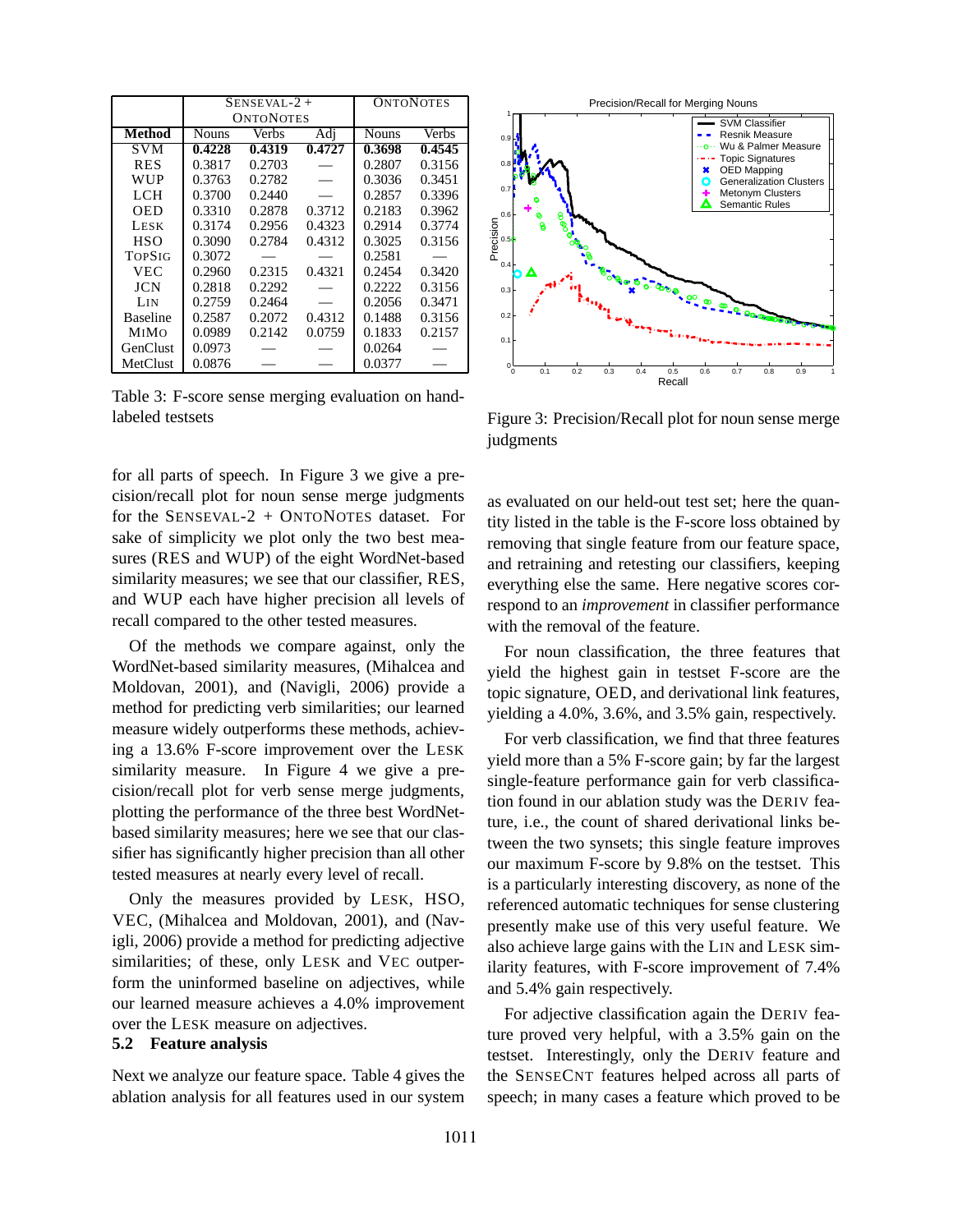

Figure 4: Precision/Recall plot for verb sense merge judgments

very helpful for one part of speech actually hurt performance on another part of speech (e.g., LIN on nouns and OED on adjectives).

|                 | <b>Nouns</b> | Verbs                              | Adjectives |  |
|-----------------|--------------|------------------------------------|------------|--|
| <b>F-SCORE</b>  | 0.4228       | 0.4319                             | 0.4727     |  |
| <b>Feature</b>  |              | <b>F-Score Ablation Difference</b> |            |  |
| <b>TOPSIG</b>   | 0.0403       |                                    |            |  |
| <b>OED</b>      | 0.0355       | 0.0126                             | $-0.0124$  |  |
| DERIV           | 0.0351       | 0.0977                             | 0.0352     |  |
| <b>RES</b>      | 0.0287       | 0.0147                             |            |  |
| TWIN            | 0.0285       | 0.0109                             | $-0.0130$  |  |
| MΝ              | 0.0188       | 0.0358                             |            |  |
| <b>LESK</b>     | 0.0183       | 0.0541                             | $-0.0250$  |  |
| SENSENUM        | 0.0155       | 0.0146                             | $-0.0147$  |  |
| <b>SENSECNT</b> | 0.0121       | 0.0160                             | 0.0168     |  |
| <b>DOMAIN</b>   | 0.0119       | 0.0082                             | $-0.0265$  |  |
| <b>LCH</b>      | 0.0099       | 0.0068                             |            |  |
| <b>WUP</b>      | 0.0036       | 0.0168                             |            |  |
| JCN             | 0.0025       | 0.0190                             |            |  |
| ANTONYM         | 0.0000       | 0.0295                             | 0.0000     |  |
| <b>MAXMN</b>    | $-0.0013$    | 0.0179                             |            |  |
| <b>VEC</b>      | $-0.0024$    | 0.0371                             | $-0.0062$  |  |
| <b>HSO</b>      | $-0.0073$    | 0.0112                             | -0.0246    |  |
| LIN             | $-0.0086$    | 0.0742                             |            |  |
| COUSIN          | $-0.0094$    |                                    |            |  |
| <b>VERBGRP</b>  |              | 0.0327                             |            |  |
| <b>VERBFRM</b>  |              | 0.0102                             |            |  |
| PERTAINYM       |              |                                    | $-0.0029$  |  |

Table 4: Feature ablation study; F-score difference obtained by removal of the single feature

## **5.3 Evaluation of sense-clustered Wordnets**

Our goal in clustering a sense taxonomy is to produce fully sense-clustered WordNets, and to be able to produce coarse-grained Wordnets at many different levels of resolution. In order to evaluate the entire sense-clustered taxonomy, we have employed an evaluation method inspired by Word Sense Disambiguation (this is similar to an evaluation used in Navigli, 2006, however we do not remove monosemous clusters). Given past system responses in the SENSEVAL-3 English all-words task, we can evaluate past systems on the same corpus, but using the coarse-grained sense hierarchy provided by our sense-clustered taxonomy. We may then compare the scores of each system on the coarse-grained task against their scores given a random clustering at the same resolution. Our expectation is that, if our sense clustering is much better than a random sense clustering (and, of course, that the WSD algorithms perform better than random guessing), we will see a marked improvement in the performance of WSD algorithms using our coarse-grained sense hierarchy.

We consider the outputs of the top 3 allwords WSD systems that participated in Senseval-3: Gambl (Decadt et al., 2004), SenseLearner (Mihalcea and Faruque, 2004), and KOC University (Yuret, 2004). A guess by a system is given full credit if it was either the correct answer or if it was in the same cluster as the correct answer.

Clearly any amount of clustering will only increase WSD performance. Therefore, to account for this natural improvement and consider only the effect of our particular clustering, we also calculate the expected score for a random clustering of the same granularity, as follows: Let  $C$  represent the set of clusters over the possible  $N$  synsets containing a given word; we then calculate the expectation that an incorrectly-chosen sense and the actual correct sense would be clustered together in the random clustering as  $\frac{\sum_{c \in C} |c|(|c|-1)}{N(N-1)}$ .

Our sense clustering algorithm provides little improvement over random clustering when too few or too many clusters are chosen; however, with an appropriate threshold for average-link clustering we find a maximum of 3.55% F-score improvement in WSD over random clustering (averaged over the decisions of the top 3 WSD algorithms). Table 5 shows the improvement of the three top WSD algorithms given a sense clustering created by our algorithm vs. a random clustering at the same granularity.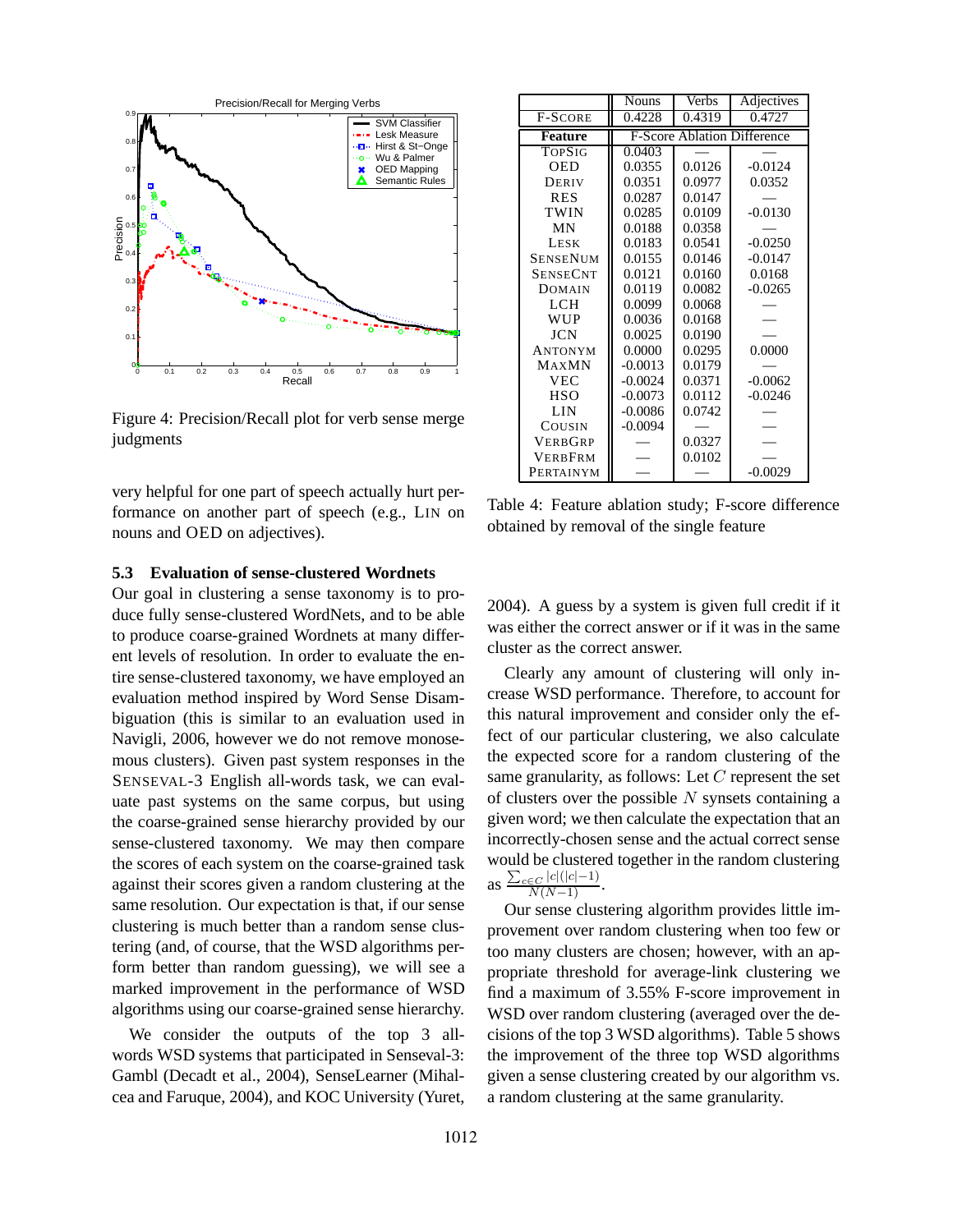

Figure 5: WSD Improvement with coarse-grained sense hierarchies

| System       | F-score | Avg-link | Random | Impr.  |
|--------------|---------|----------|--------|--------|
| Gambl        | 0.6516  | 0.7702   | 0.7346 | 0.0356 |
| SenseLearner | 0.6458  | 0.7536   | 0.7195 | 0.0341 |
| KOC Univ.    | 0.6414  | 0.7521   | 0.7153 | 0.0368 |

Table 5: Improvement in SENSEVAL-3 WSD performance using our average-link agglomerative clustering vs. random clustering at the same granularity

### **6 Conclusion**

We have presented a classifier for automatic sense merging that significantly outperforms previously proposed automatic methods. In addition to its novel use of supervised learning and the integration of many previously proposed features, it is interesting that one of our new features, the DERIV count of shared derivational links between two synsets, proved an extraordinarily useful new cue for sensemerging, particularly for verbs.

We also show how to integrate this sense-merging algorithm into a model for sense clustering full sense taxonomies like WordNet, incorporating taxonomic constraints such as the transitive effects of merging synsets. Using this model, we have produced several WordNet taxonomies of various sense granularities; we hope these new lexical resources will be useful for NLP applications that require a coarser-grained sense hierarchy than that already found in WordNet.

#### **Acknowledgments**

Thanks to Marie-Catherine de Marneffe, Mona Diab, Christiane Fellbaum, Thad Hughes, and Benjamin Packer for useful discussions. Rion Snow is supported by an NSF Fellowship. This work was supported in part by the Disruptive Technology Office (DTO)'s Advanced Question Answering for Intelligence (AQUAINT) Phase III Program.

### **References**

- Eneko Agirre and Oier Lopez de Lacalle. 2003. Clustering WordNet word senses. In *Proceedings of RANLP 2003*.
- Eneko Agirre and Oier Lopez de Lacalle. 2004. Publicly available topic signatures for all WordNet nominal senses. In *Proceedings of LREC 2004*.
- Satanjeev Banerjee and Ted Pedersen. 2003. Extended Gloss Overlaps as a Measure of Semantic Relatedness. In *Proceedings of IJCAI 2003*.
- Lisa Bentivogli, Pamela Forner, Bernardo Magnini, and Emanuele Pianta. 2004. Revising the WordNet Domains Hierarchy: Semantics, Coverage, and Balancing. In *Proceedings of COLING Workshop on Multilingual Linguistic Resources*, 2004.
- Timothy Chklovski and Rada Mihalcea. 2003. Exploiting Agreement and Disagreement of Human Annotators for Word Sense Disambiguation. In *Proceedings of RANLP 2003*.
- Irina Chugur, Julio Gonzalo, and Felisa Verdejo. 2002. Polysemy and Sense Proximity in the Senseval-2 Test Suite. In *Proceedings of ACL 2002 WSD Workshop*.
- Bart Decadt, Veronique Hoste, Walter Daelemans, and Antal van den Bosch. 2004. Gamble, genetic algorithm optimization of memory-based wsd. In *Proceedings of ACL/SIGLEX Senseval-3*.
- William Dolan. 1994. Word Sense Ambiguation: Clustering Related Senses. In *Proceedings of ACL 1994*.
- Christiane Fellbaum. 1998. WordNet: An Electronic Lexical Database. Cambridge, MA: MIT Press.
- Julio Gonzalo, Felia Verdejo, Irina Chugur, and Juan Cigarran. 1998. Indexing with WordNet synsets can improve text retrieval. In *Proceedings of COLING-ACL 1998 Workshop on WordNet in NLP Systems*.
- Patrick Hanks. 2000. Do word meanings exist? *Computers and the Humanities*, **34**(1-2): 171-177.